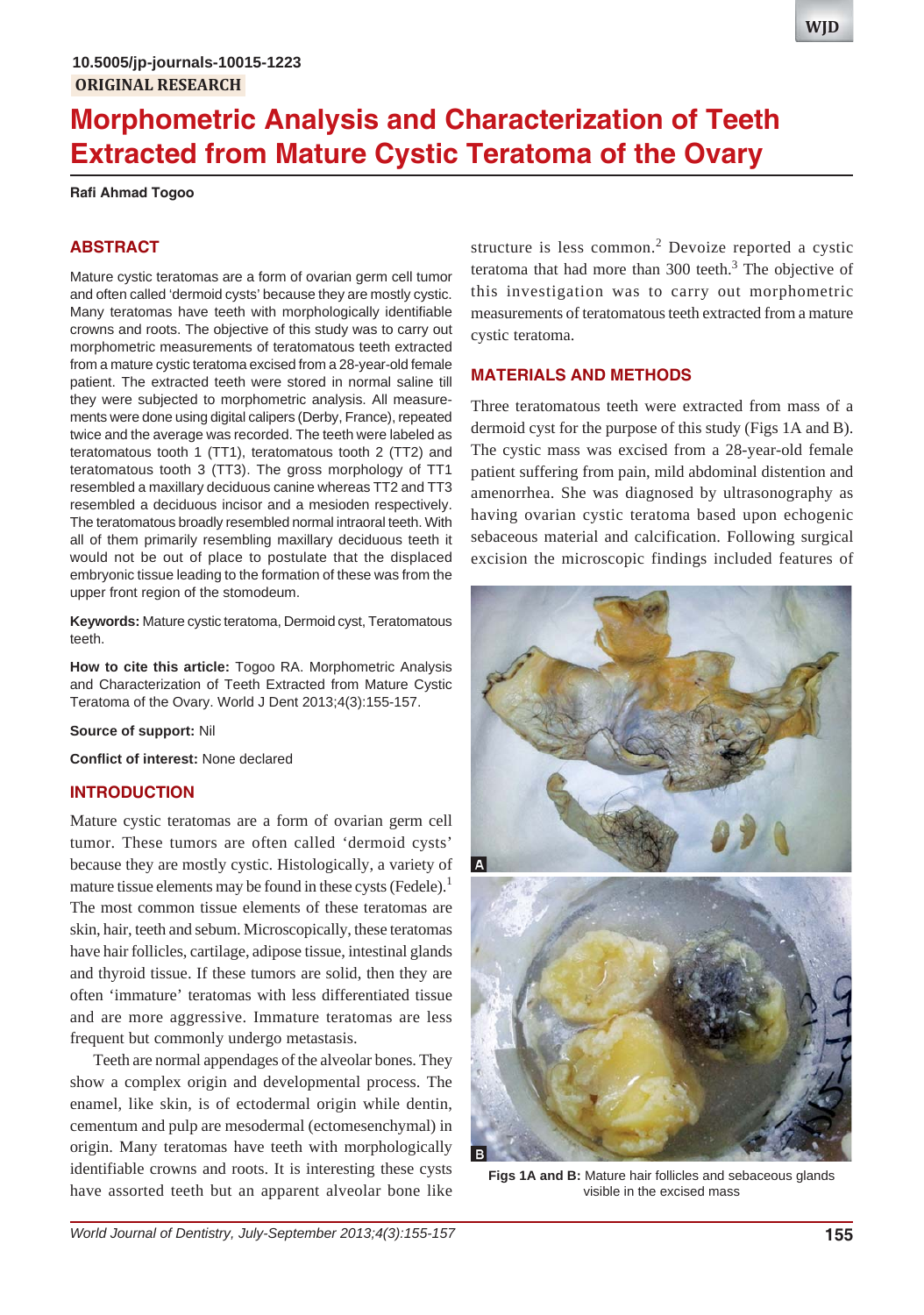

**Fig. 2:** Histopathological presentation of the mature dermoid cyst of the ovary

normal skin with attached adnexal components, such as primitive or mature hair follicles and sebaceous glands (Figs 1A, B and 2). The extracted teeth were stored in normal saline till they were subjected to morphometric analysis. The teeth were labeled as teratomatous tooth 1 (TT1), teratomatous tooth 2 (TT2) and teratomatous tooth 3 (TT3). The analysis involved measurements of labiolingual, mesiodistal, cervicoincisal and root lengths of all the three teeth in the study. Characterization was based on the measurements and gross morphology. All measurements were done using digital calipers (Derby, France), repeated twice and the average was recorded.

# **RESULTS**

# **TT1 (see Figs 1A and B)—Resembling a Maxillary Deciduous Canine**

All six aspects of TT1; labial, lingual, mesial, distal, incisal and root were easily identifiable. The crown and root measurements are given in Table 1. A solitary cusp, cusp

tip with unequal cusp ridges were observed. Labial ridge ran in the middle third cervicoincisally. The mesial and distal outlines converged toward the cervical line. On the lingual aspect a shallow lingual fossa, cingulum and faint lingual, mesial marginal and distal marginal ridges were visible. The mesial and distal aspects had a triangular geometric outline. Cervical line was convex apically on the labial and lingual sides and convex incisally on the mesial and distal sides. The root was almost one and half times the crown length (see Table 1). It was wider labiolingually than mesiodistally. It was straight in the cervical and middle third and displayed a proximal dilacerations in the apical third. Another noteworthy feature was that it was as broad in the apical third as it was in the middle and cervical third. Shallow grooves were observed on the mesial and distal halves in the apical third. The apical foramen was barely visible and apexification was complete. The gross morphology of TT1 resembled a maxillary deciduous canine.

# **TT2 (see Figs 1A and B)—Resembling a Deciduous Maxillary Incisor**

Similar to TT1, all six aspects of this tooth were also identifiable. However, instead of the cusp a flat incisal ridge was visible. The incisal ridge was rounded with beveled mesial and distal incisal angles. The labial and lingual aspects were not easily identifiable. The only differentiating feature was the presence of a round elevation in the cervical third of the crown, which was akin to cingulum. Incisal to the cingulum there was a nonexistent lingual fossa, however very feeble mesial and distal marginal ridges could be made out. Labially the crown was more or less convex. Cervical line was clear and followed the same pattern as mentioned for TT1. The root was fractionally shorter than the root of TT1 (see Table 1). It was also curve in the middle and cervical third but without any grooves. The gross morphology suggested TT2 resembled a deciduous incisor.

| <b>Table 1:</b> Morphometric measurements of teratomatous teeth (in mm) |                |                   |                              |                        |                           |
|-------------------------------------------------------------------------|----------------|-------------------|------------------------------|------------------------|---------------------------|
| Crown                                                                   | Cervicoincisal | Maximum           | <b>Mesiodistal thickness</b> | <b>Maximum</b>         | Labiolingual thickness at |
| Tooth                                                                   | length         | mesiodistal width | at cervical line             | labiolingual thickness | cervical line             |
| TT <sub>1</sub>                                                         | 5.32           | 3.84              | 2.87                         | 5.02                   | 3.88                      |
| TT <sub>2</sub>                                                         | 3.32           | 3.2               | 3.14                         | 3.95                   | 3.62                      |
| TT <sub>3</sub>                                                         | 3.24           | 3.15              | 3.12                         | 3.87                   | 3.7                       |
| Root                                                                    | Root length    | Mesiodistal width | Labiolingual thickness       |                        |                           |
| Tooth                                                                   |                |                   |                              |                        |                           |
| TT <sub>1</sub>                                                         | 7.13           | 2.79              | 4.13                         |                        |                           |
| TT <sub>2</sub>                                                         | 6.37           | 2.44              | 4.07                         |                        |                           |
| TT <sub>3</sub>                                                         | 4.86           | 2.56              | 4.04                         |                        |                           |